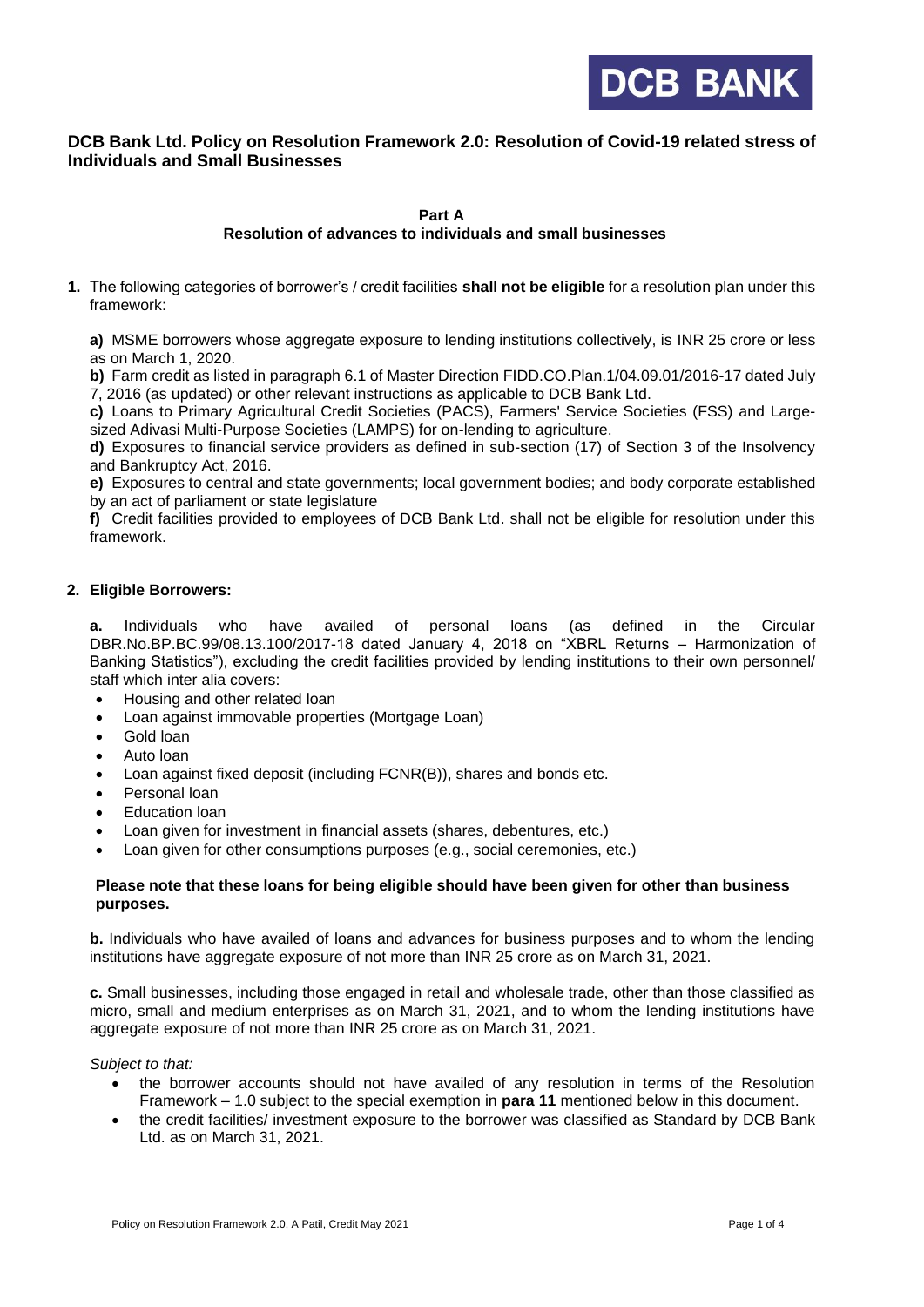

Accounts which do not fulfill the required eligibility conditions to be considered for resolution under this framework may continue to be considered for resolution under the Prudential Framework of circular dated June 7, 2019.

### **3. Date of Invocation:**

The date of invocation shall be the **date on which both the borrower and DCB Bank Ltd. have agreed to proceed with the efforts towards finalising a resolution plan** to be implemented in respect of such borrower.

The decision on the **borrower's application (in writing)**, after assessment under this framework, shall be communicated **in writing,** to the applicant by DCB Bank Ltd. **within 30 days of receipt of such an application**. The date of such communication by DCB Bank Ltd. will be treated as **"Date of Invocation."**

#### **4. Last date for invocation:**

September 30, 2021

#### **5. Implementation process and its timelines:**

The resolution plan shall be deemed to be implemented only if all the following conditions are met:

- All related documentation, including execution of necessary agreements between DCB Bank Ltd. and borrower and collaterals provided, if any, are completed in consonance with the resolution plan being implemented.
- The changes in the terms of conditions of the loans get duly reflected in the books of DCB Bank Ltd. and
- Borrower is not in default with DCB Bank Ltd. as per the revised terms.

Any resolution plan implemented in breach of the above stipulated timeline shall be fully governed by the Prudential Framework.

The resolution plan should be finalised and implemented **within 90 days from the date of invocation** of the resolution process under this framework.

- **6. "Prudential Framework":** Wherever used in this note, refers to RBI Circular on "Prudential Framework for Resolution of Stressed Assets) Directions 2019, dated June 7, 2019''
- **7.** This part shall be applicable to resolution of advances sanctioned to **individuals and small business** borrowers by DCB Bank Ltd.

The resolution plan shall be invoked and implemented as per timelines mentioned in point 3, 4 & 5 above.

**8.** The resolution plans may inter alia include -

### • **Rescheduling of payments:**

- ➢ For **Mortgage & Home Loan**  we provide tenor upto 180 months (15 years) and 300 months (25 years) respectively to the customer and to give them relief we may have to extend upto additional **2 years over and above the balance tenor at the time of reschedulement**, of repayment period under this resolution plan.
- ➢ For **Gold loan**:
	- o **Term Loan** we provide tenor upto 60 months (5 years) to the customer and to give them relief we may have to extend upto additional **2 years over and above the balance tenor at the time of reschedulement**, of repayment period under this resolution plan.
	- o **OD -** interest deferral for maximum 12 months (1 year) to be paid over maximum tenor of 24 months (2 years) thereafter, **by way of a separate credit facility** whose installment will be debited into the OD account only.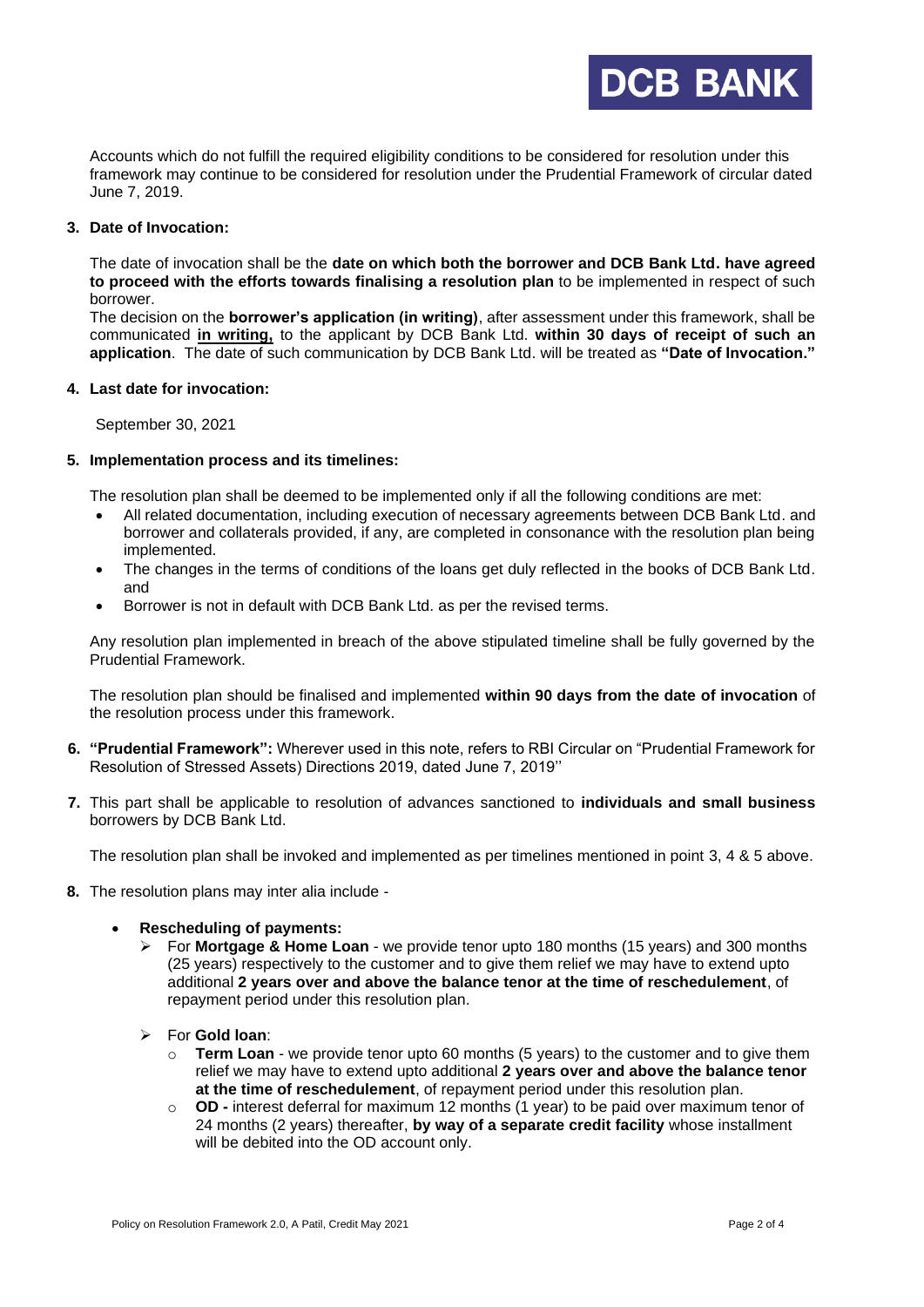

- ➢ For **Personal loan @@** we provide tenor upto 60 months (5 years) to the customer and to give them relief we may have to extend upto additional **2 years over the balance tenor at the time of reschedulement**, of repayment period under this resolution plan. *@@ Here Personal Loan mean Unsecured Personal Loan product.*
- **Conversion of any interest accrued, or to be accrued, into another credit facility across all eligible retail products offered by the Bank.**
	- o **CC/OD -** interest deferral for maximum 12 months (1 year) to be paid over maximum tenor of 24 months (2 years) thereafter, **by way of a separate credit facility** whose installment will be debited into the CC/OD account only.
- **Granting of moratorium across all eligible retail products of the Bank -** subject to a **maximum of two years**. Upon completion of the moratorium period, interest accumulated during the moratorium period, to be added to the principal and balance tenor of the Loan to be enhanced by a maximum of 2 years by increasing the monthly repayment accordingly. The moratorium period, if granted, shall come into force immediately upon implementation of the resolution plan.

Please note, that any or all of the aforementioned three reliefs can be extended to the borrowers at the same time as long as the overall extension in balance tenor is not more than 24 months (2 years).

**9.** All the above will be done based on an assessment of income streams of the borrower and the overall tenor of the loan will also get modified commensurately.

The Bank will ensure that the resolution under this facility is extended only to borrowers having stress on account of Covid19.

- In the case of salaried customers loss/ reduction/ suspension of salary including delayed payment, job loss/ permanent or temporary closure of business of the employers are some of the reasons of the customer becoming eligible for the relief.
- In the case of self-employed (individuals & small businesses) professionals/ businessman customers – temporary/ permanent closure of business. Closure during lock-down/ reduced activity of units/ shops/ business establishments are some of the reasons of the customer becoming eligible for this relief.
- If any of the customers or their family members have suffered with bereavement/ suffering due to Covid-19 with or without hospitalisation also will become eligible under this relief.

The reduction of income and its financial impact on the customer will be reviewed by the Bank basis the documents/ information provided, which does show the drop in income/ cash flow. The Bank will assess the viability of the customer to pay the restructured EMIs basis discussions, past track and/ or documents provided, before granting the restructuring.

Salary slips/ bank statements in the case of salaried customers, and business bank account statements/ GST returns/ self-declaration that the business is affected by Covid-19, etc., in the case of self-employed customers are some of the documents which may be required by the Bank for assessment.

**10.**The instructions contained in the circular DOR.No.BP.BC/13/21.04.048/2020-21 dated September 7, 2020 on "Resolution Framework for COVID-19 Related Stress – Financial Parameters" shall not be applicable to resolution plans implemented under this window.

## **11.Convergence of the norms for loans resolved previously.**

In cases of loans of borrowers specified in clause 2 (of this document) where resolution plans had been implemented in terms of the Resolution Framework – 1.0, and where the resolution plans had permitted either no moratorium or moratorium of less than two years and/ or extension of residual tenor by a period of less than two years, then under this window it is permitted to modify such plans only to the extent of increasing the period of moratorium/ extension of residual tenor subject to the caps mentioned in clause 8 (of this document), and the consequent changes necessary in the terms of the loan for implementing such extension. The overall caps on moratorium and / or extension of residual tenor granted under Resolution Framework – 1.0 and this framework combined, shall be two years.